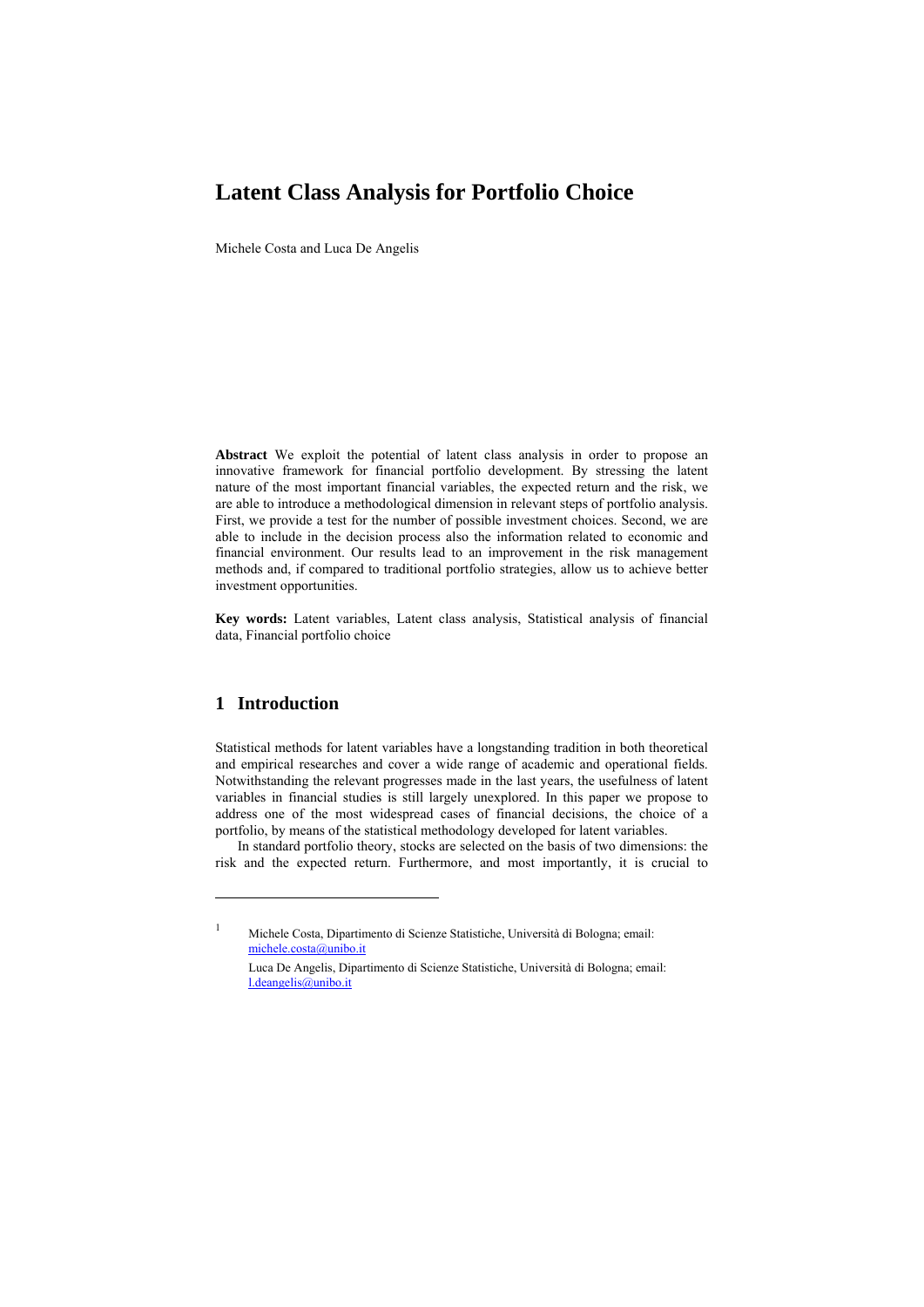evaluate the interrelations among the assets participating to the portfolio. On the whole, a portfolio is preferred when it maximizes the expected return for a given risk level, or it minimizes the risk for a given level of expected return.

In this framework, the contribution of statistical methodology can be relevant, since the risk and the expected return are variables which are not directly observable and, therefore, they can be analyzed by means of the numerous statistical methods developed for latent variables. More specifically, the stock's risk - expected return profile can be seen as a latent variable underlying the stock's performance and the observed return values are the indicator variables which allow us to develop a measurement procedure. Thus, it is crucial to define a methodological process which is able both to assess the latent nature of the risk and the expected return and to help us to discriminate the stocks under their risk-return profile.

To achieve this purpose, we propose to base the decision-making process in portfolio choice by exploiting the potential of the latent class (LC) analysis. This methodology, developed by Lazarsfeld and Henry (1968) for sociological researches, is an extremely powerful tool in order to obtain a straightforward classification (see Magidson and Vermunt, 2001, and Moustaki and Papageorgiou, 2005, among the others).

Our first result is represented by the latent classes, obtained within LC models, which group stocks characterized by homogenous risk-return profiles. The stock's allocation achieved by LC analysis leads to an improvement in the risk management methods and, therefore, in the diversification processes which are employed to define an efficient portfolio. Furthermore, our results, compared to the traditional procedures, lead to better investment opportunities. The inclusion of information related to economic and financial framework increases the reliability of the estimates and their usefulness at both strategic and operative level.

Finally, the use of LC models allows us to introduce a further methodological dimension in the portfolio analysis and value the special relevance of statistical methods in financial decision processes. The use of LC analysis in the framework of financial studies is still at a preliminary stage, but, as suggested by our results, it promises interesting developments.

## **2 A Latent Class Model for Financial Variables**

The LC analysis is usually performed using some observed indicators which express the manifest variables and the covariates included in the model in order to obtain maximum likelihood estimation of the parameters and the subsequent classification of the stocks into the latent classes.

With the purpose of specifying a LC model able to guide in the selection of a financial portfolio, we suggest to consider four indicator variables. First, we resort to the stock's mean return, *M*, in order to approximate the expected return. Second, we use the standard deviation, *S*, and the first percentile, *P*, of the stock's monthly return distribution as approximation of the risk. We also extend the existing literature on the role of LC models in financial field (Lisi and Otranto, 2008) by including also some stock's characteristics, such as the economic sector, *C*, and the market index membership, *I*, as covariates. Finally, we propose a further generalization in order to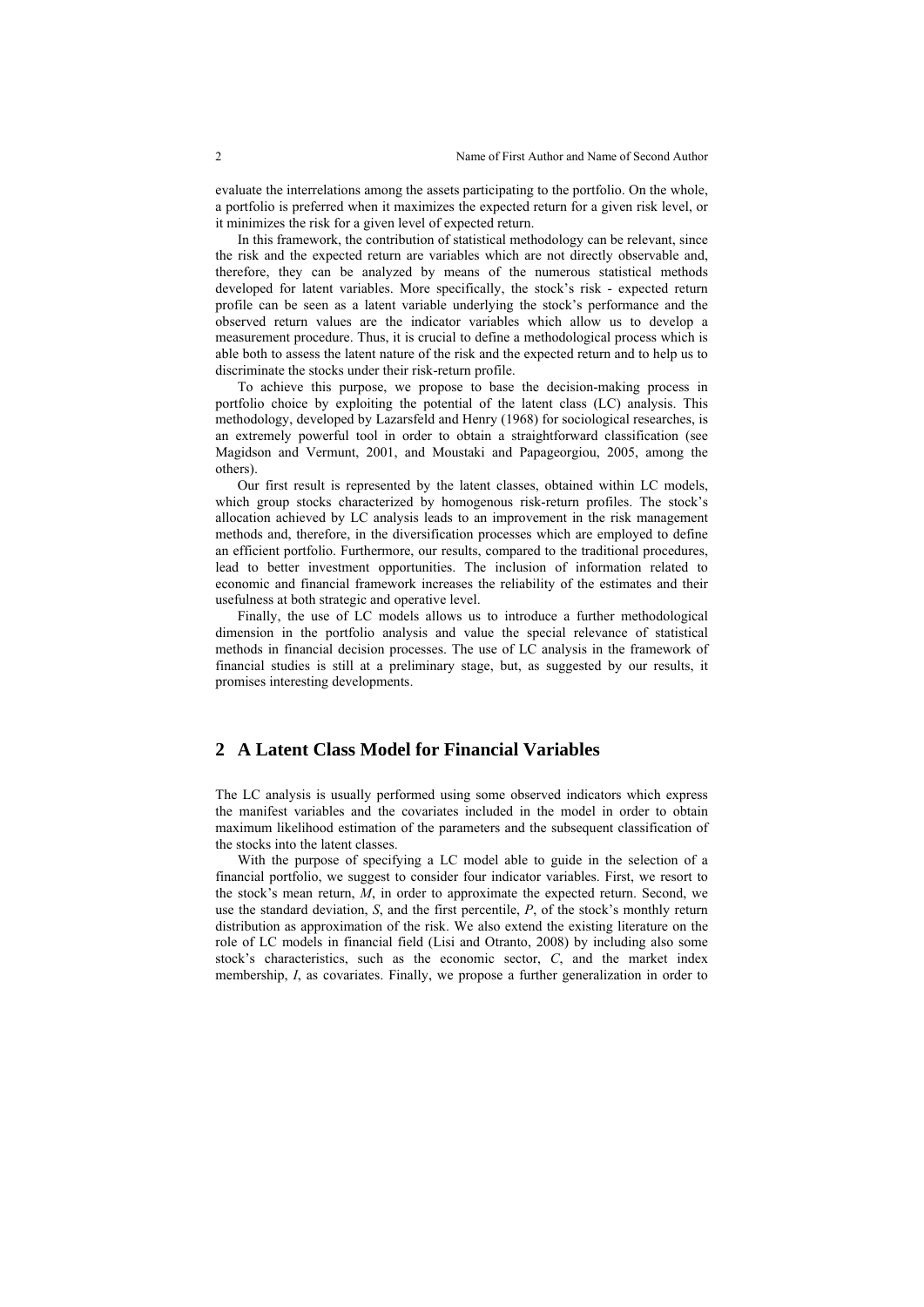#### Contribution Title 3

account for the stock's behaviour during a financial crisis, *T*. To achieve this purpose we take advantage of the great flexibility of LC models, which simply allow to evaluate the effects of high volatility periods by including the stock's performance in turmoil phases among the manifest variables. The inclusion of this latter indicator allows us to evaluate a more sophisticated measurement of the latent risk. Therefore, we compute *T* as the standard deviation of the stock's daily return distribution in periods associated with well-known financial crises and/or big drops in stock markets.

The latent class analysis allows to determine one latent variable *X* characterized by *K* classes which can be interpreted as the new stock's classification into homogenous groups characterized by their own risk-return profile.

The LC model is specified as

$$
f(Z) = \sum_{x=1}^{K} \pi_{X=x|C,I} \prod_{i=1}^{p} g(Z_i \mid X = x)
$$

where  $f(Z)$  denotes the observed values of all the manifest variables  $Z_i = M$ , *S*, *P*, and *T* (in our case,  $p = 4$ ) and the covariates *C* and *I*, whereas  $\pi_{X=x|C,I}$  indicates the probability of belonging to the latent class  $x$ , for  $x = 1, ..., K$  (prior probability, given covariates *C* and *I*). The conditional probabilities  $g(Z_i | X = x)$  indicate the probability of assuming a particular value for one of the four manifest variable given that the stock is classified to latent class *x*. These conditional probabilities are assumed to be normally distributed.

In this framework, all the relationship among the indicator variables *M*, *S*, *P*, and *T* is explained by the latent variable *X* which is influenced by the covariates *C* and *I*. In other words, the manifest variables are assumed to be independent conditional on the latent classes. This is known as the local independence assumption which is the pillar of LC models. As shown in Figure 1, no relationship exists among the four manifest variables and between the covariates and the indicators.



The definition of the number *K* of latent classes is an important step of our analysis because it allows us to introduce a methodological dimension in financial product classification. The issues about robustness and reliability of the tests for defining the value of *K* have been widely discussed. We agree with the concerns about the uncritical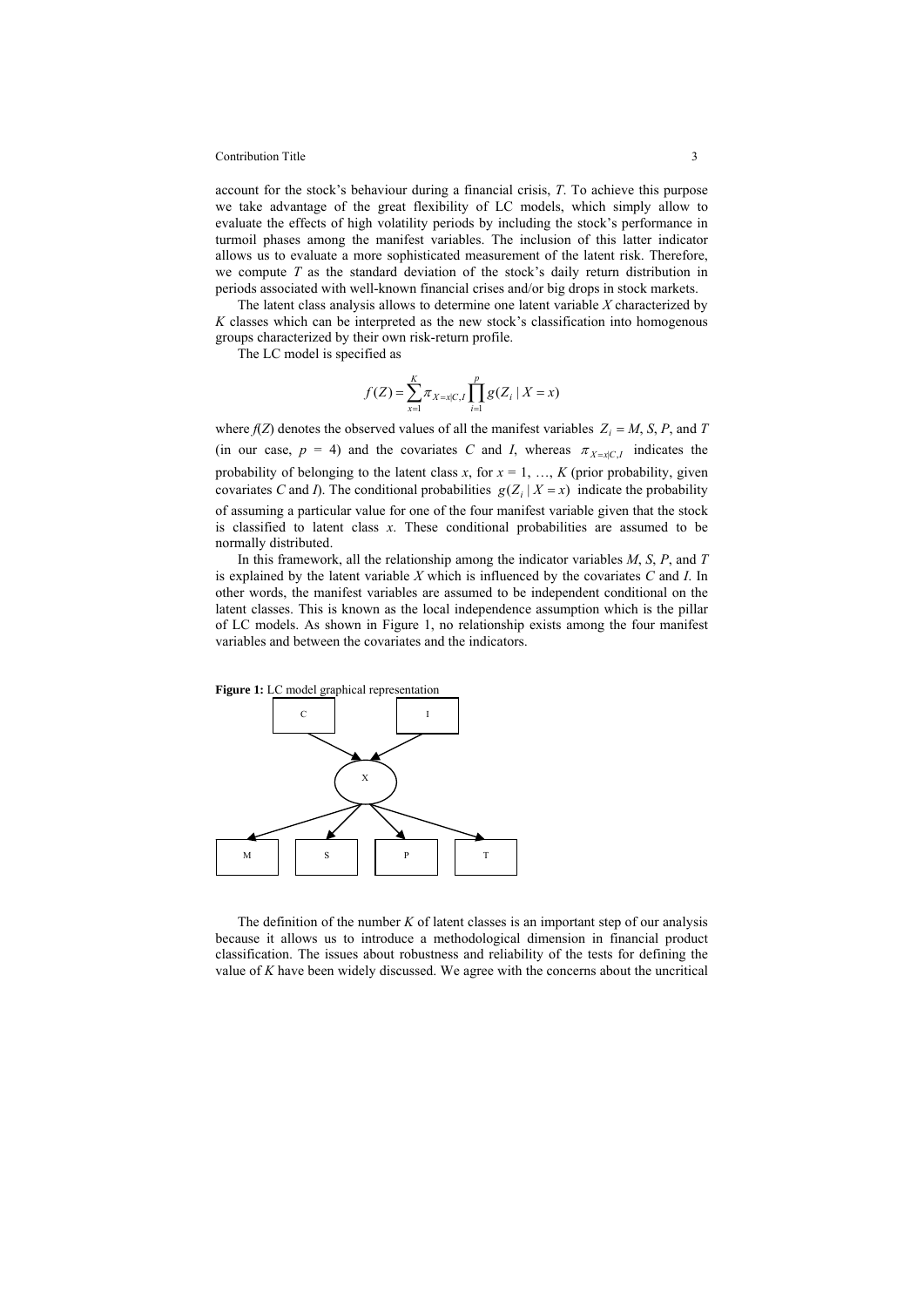use of these indicators but we also believe that they can positively contribute to the actual procedures where the choice of *K* happens in a completely arbitrary way.

In the following, we resort to both the Akaike information criterion (Akaike, 1974) and the likelihood ratio test for comparing nested LC models. The Akaike information criterion is expressed as

$$
AIC = -2LL + 2NPar
$$

where *LL* is the log-likelihood function and *NPar* denotes the number of parameters, while the likelihood ratio test statistic is computed as

$$
-2(LL|H_0-LL|H_1)
$$

where  $H_0$  refers to the more restricted model and  $H_1$  to the more general model (e.g., a LC model with  $K + 1$  classes). P-values are estimated by parametric bootstrap; replication samples are generated from the probability distribution defined by the maximum likelihood estimates under  $H_0$ . The estimated bootstrap p-value is defined as the proportion of bootstrap samples with a larger –2*LL* difference value than the original sample.

The classification of the units into the *K* latent classes is achieved through the Bayes' theorem. Stocks are classified to the latent class  $x$  for which the posterior probability is the highest. In particular, assuming that  $g(Z_i | X = x)$  are normally distributed with mean  $\mu(Z_i | X = x)$  and variance equals to one then latent class *x* is more probable than latent class x' if  $\pi_{X=x|C,B}(Z_i | X = x) > \pi_{X=x|C,B}(Z_i | X = x')$ which is true if (Bartholomew and Knott, 1999)

$$
\sum_{i=1}^p Z_i \mu(Z_i \mid X = x) - \frac{1}{2} \sum_{i=1}^p (\mu(Z_i \mid X = x))^2 + \log \pi_{X=x|C,I} >
$$
  

$$
\sum_{i=1}^p Z_i \mu(Z_i \mid X = x') - \frac{1}{2} \sum_{i=1}^p (\mu(Z_i \mid X = x'))^2 + \log \pi_{X=x|C,I}.
$$

Latent classes thus obtained provide powerful insight on portfolio analysis by evaluating the latent risk – return profile of financial activities.

### **3 Data and Model Estimation**

Our second aim is to analyze the Italian financial markets by means of the latent class specification previously illustrated; in particular, we analyze the monthly return distribution from January 2000 to December 2008 of 209 stocks quoted at the Italian Stock Market. According to our proposal for the statistical analysis of financial variables, we consider the following continuous variables as indicators:

- $\bullet$  mean return  $(M)$ ;
- standard deviation (*S*);
- $\bullet$  first percentile  $(P)$ ;
- standard deviation in crisis periods (*T*);

and the following two categorical variables as covariates:

- economic sector (*C*);
- market index (*I*).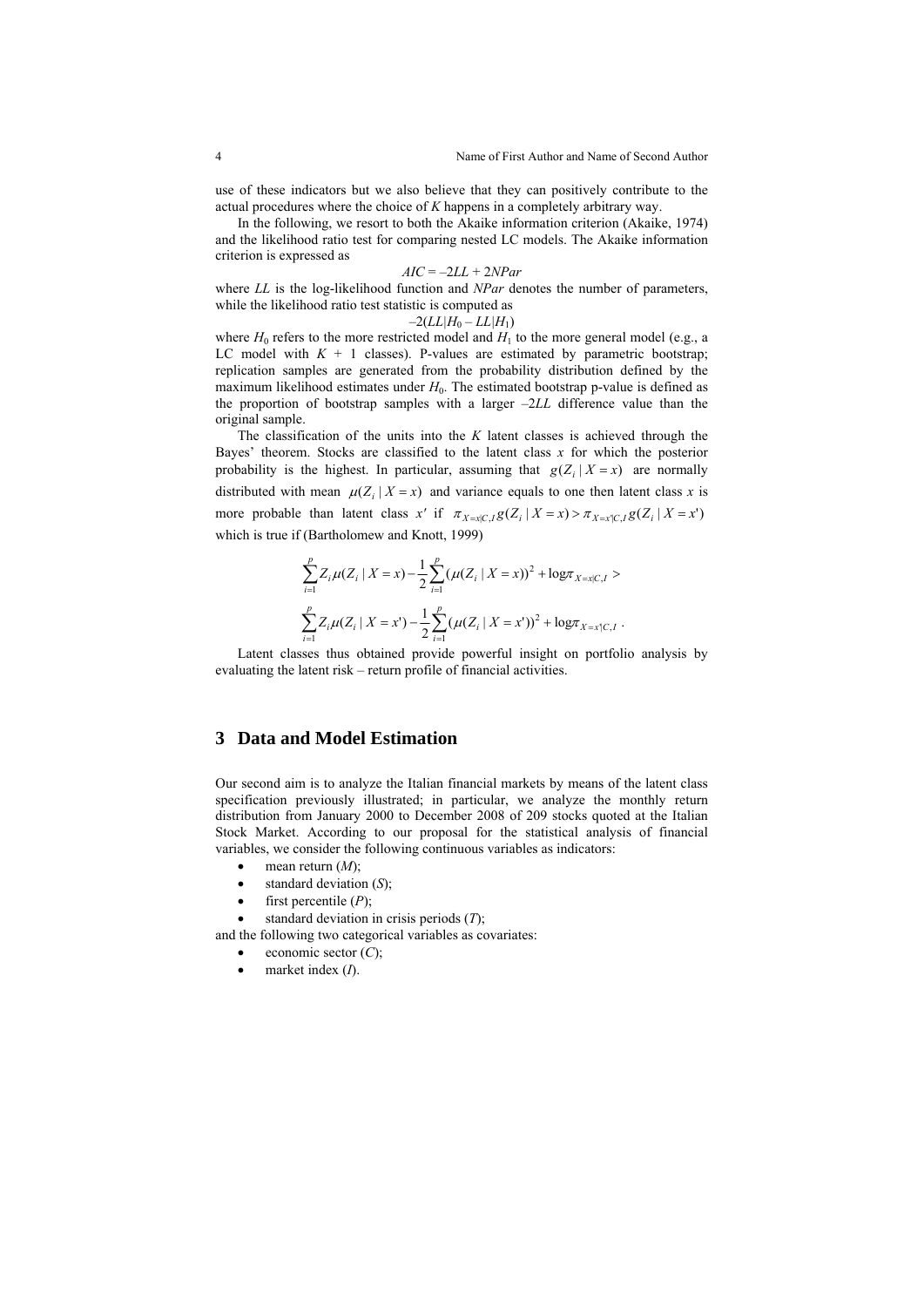#### Contribution Title 5

The crisis periods we considered are: September-October 2001, July-October 2002, and September-December 2008. The covariate *C* is represented by the 10 economic sectors of the Global Industry Classification Standard (GICS) developed by MSCI and Standard and Poors in 1999 and which is one of the main references in portfolio diversification processes. The 209 stocks analyzed belong to the four main segments of the Italian market represented by the 4 major market indexes which define covariate *I*: S&P-Mib, Midex, All-Stars and Standard.

The estimation of latent class models for different values of *K* allows us to define the number of classes which can better explain the relationships existing among the manifest variables. In our proposal the number  $K$  of latent classes represents the number of groups which characterizes the new stock's classification.

Table 1 reports the results of the log-likelihood values (*LL*), the number of parameters (*NPar*), the Akaike information criterion (*AIC*), and the bootstrap likelihood ratio test (*Bootstrap -2LL Diff*) from LC model estimation with different number of classes. The latter test provides the comparison between the LC models with *K* and *K* + 1 classes. If the test is significant then adding a further latent class provides a better fit to the data.

The results in Table 1 show, according to the Akaike information criterion (AIC), the best model is the 9-class LC model, thus indicating the presence of nine underlying different groups of stocks. Furthermore, the p-values related to the bootstrap likelihood ratio test are always below 0.05 except for the comparison between the models with 9 and 10 latent classes, underlying that the 9-class LC model provides the best fit to the data.

| <b>Model</b> | LL         | <b>NPar</b> | AIC     | <b>Bootstrap</b><br>-2LL Diff | <i>p</i> -value |
|--------------|------------|-------------|---------|-------------------------------|-----------------|
| 1-class      | $-1895.49$ | 8           | 3806.98 |                               |                 |
| 2-class      | $-1712.91$ | 29          | 3483.83 | 365.16                        | 0.000           |
| 3-class      | $-1659.09$ | 50          | 3418.17 | 107.65                        | 0.000           |
| 4-class      | $-1629.33$ | 71          | 3400.66 | 59.51                         | 0.004           |
| 5-class      | $-1601.11$ | 92          | 3386.22 | 56.44                         | 0.002           |
| 6-class      | $-1570.73$ | 113         | 3367.46 | 60.76                         | 0.000           |
| 7-class      | $-1553.58$ | 134         | 3375.17 | 45.89                         | 0.038           |
| 8-class      | $-1528.40$ | 155         | 3366.80 | 50.37                         | 0.004           |
| 9-class      | $-1503.00$ | 176         | 3358.00 | 50.79                         | 0.000           |
| 10-class     | $-1493.99$ | 197         | 3381.99 | 23.36                         | 0.119           |
|              |            |             |         |                               |                 |

**Table 1:** Results from LC models estimation with different number of classes: log-likelihood, number of parameters, Akaike information criterion, bootstrap likelihood ratio test and p-value

Following our approach, the 9-class LC model indicates the presence of 9 different stock's typologies. Traditional procedures and subjective beliefs could suggest a lower number of relevant stock's groups, but, since our proposal includes a test for the choice of *K*, we favour a statistical based method.

The results related to the 9-class LC model estimation are shown in Table 2 which illustrates prior probabilities and the conditional means of each indicator. The latent classes are numbered according to their sizes, that is on the basis of prior probabilities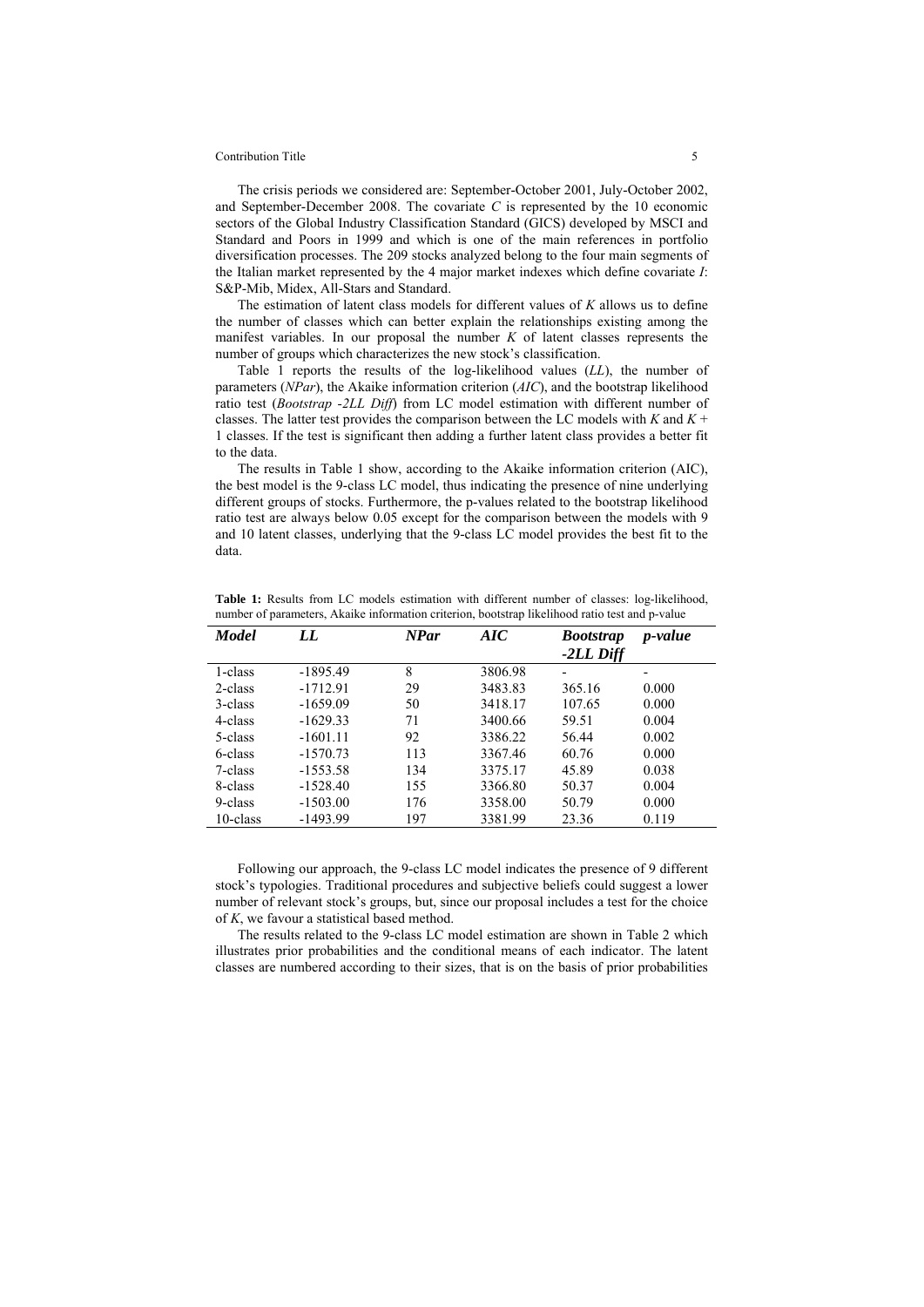$\hat{\pi}_{X=x|C,I}$  reported on the first row. Class 1 is the modal group and collects the 18.8% of the stocks, while class 9 is the smallest, with only the 3.8% of the stocks. The detail of prior probabilities indicates the presence of some small groups, for instance classes 7, 8, and 9, and some bigger ones, such as classes 1, 2, and 3 which, if cumulated, cluster the 50% of the stocks.

The nine latent classes are ordered in Table 2 according to the conditional means of indicator *M*. The interpretation of the financial characteristics, i.e. the risk-return profile, of each latent class can be obtained on the basis of the conditional means of the indicators reported in the last four rows of the table.

For example, class 9 contains very few stocks ( $\hat{\pi}_{X=9C,I} = 0.038$ ) and is characterized by the highest conditional mean for the indicator *M*. However, the evaluation of the three indicators related to the risk allows us to define the class 9 as the group characterized by the highest level of risk: in particular, it shows the highest conditional mean value for indicator *S*.

On the other side of Table 2, class 7 is characterized by a strong negative mean return ( $\hat{\mu}(M \mid X = 7) = -3.17$ ) and a quite high level of risk. Classes 4, 3, 2 and 1 are all characterized by negative values of the conditional means for indicator *M*, but their risk levels are quite different. For example, stocks classified into class 4 are particularly volatile during crisis periods ( $\hat{\mu}(T | X = 4) = 4.69$ ) and they are affected by large drops in prices ( $\hat{\mu}(P | X = 4) = -32.5$ ). On the other hand, despite its negative mean return, class 2 is characterized by a quite low risk: conditional means for indicators *S*, *P*, and *T* are equal to 7.49, –18.1, and 2.83, respectively. Classes 5 and 6 are both characterized by positive mean returns and very low risk levels, especially for class 6.

Finally, class 8 should require a particular attention: despite its slightly positive mean return ( $\hat{\mu}(M \mid X = 8) = 0.01$ ), this group is strongly affected by big price drops as suggested by the highest value for  $\hat{\mu}(P | X = x)$ .

**Table 2:** Results related to the 9-class LC model estimation: prior probabilities and conditional means for the indicators *M*, *S*, *P* and *T*.

| <b>Profile</b>            | Cl 7    | CI 4    | CI 3    | Cl <sub>2</sub> | Cl 1    | CI 8    | CI 5    | CI 6    | Cl 9    |
|---------------------------|---------|---------|---------|-----------------|---------|---------|---------|---------|---------|
| $\hat{\pi}_{X=x C,I}$     | 0.065   | 0.138   | 0.146   | 0.166           | 0.188   | 0.043   | 0.112   | 0.105   | 0.038   |
| $\hat{\mu}(M \mid X = x)$ | $-3.17$ | $-0.96$ | $-0.30$ | $-0.24$         | $-0.13$ | 0.01    | 0.28    | 0.34    | 1.71    |
| $\hat{\mu}(S   X = x)$    | 12.70   | 15.17   | 11.44   | 7.49            | 9.17    | 14.92   | 10.54   | 5.74    | 19.37   |
| $\hat{\mu}(P X=x)$        | $-30.7$ | $-32.5$ | $-25.9$ | $-18.1$         | $-21.5$ | $-35.6$ | $-21.9$ | $-13.4$ | $-26.1$ |
| $\hat{\mu}(T   X = x)$    | 3.66    | 4.69    | 3.49    | 2.83            | 3.18    | 3.76    | 3.50    | 2.67    | 3.82    |

The characterization of the risk-return profiles of the nine groups of stocks facilitates a correct financial evaluation. On one hand, a profitable investment should avoid classes 7, 4, and, probably, also class 8. On the other hand, an attractive portfolio should include stocks classified to classes 5, 6, and, for a higher level of risk, also those belonging to class 9.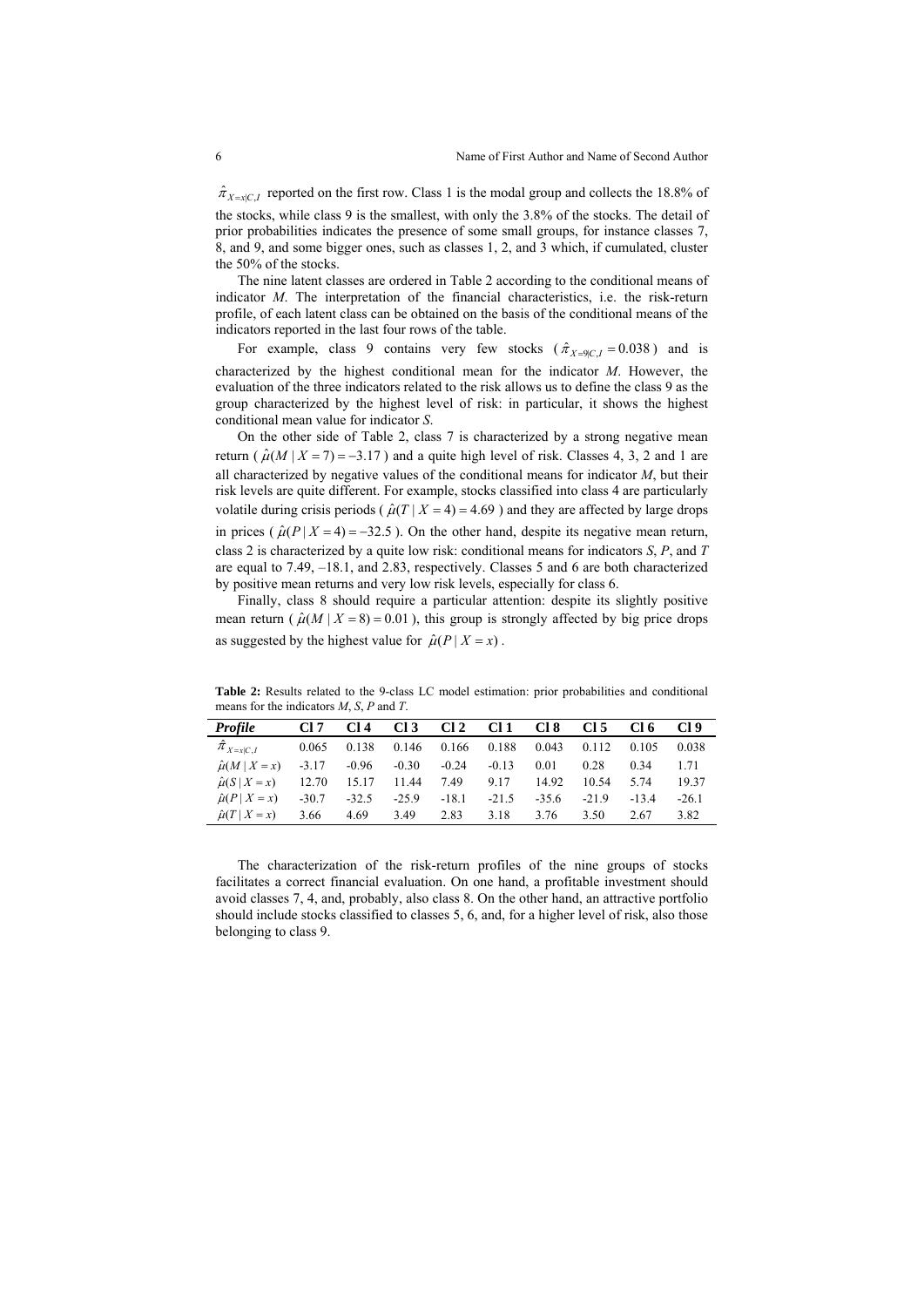**Contribution Title 7** 2004

#### **4 Latent Class Model Implications for Portfolio Analysis**

The results illustrated in Section 3, related to the LC model estimation, lead, first, to the evaluation of the latent risk-return profile of each financial assets and, second, to a new stock classification based on the latent risk-return profile.

It is possible to further develop the analysis of the latent class model by adding a final step, which allows to create a financial portfolio characterized by an optimal riskreturn profile.

In the traditional framework of the standard portfolio theory, the set of optimal portfolios, called efficient frontier, is achieved by minimizing the risk for a given value of mean return and by maximizing the mean return for a given value of risk.

In Figure 2 is illustrated, for each latent class described in Table 2, the efficient frontier obtained by using the stocks assigned to each latent class. The comparison of these efficient frontiers shows that the different groups of stocks defined by the LC analysis are heterogeneous one to the other and, for this reason, they are particularly useful for defining effective investment strategies.

On the left side of Figure 2, that is in the lower risk area, it is possible to observe how the best frontiers are achieved by means of class 6, for the lowest mean returns, class 5, for the average mean returns, and class 9, for the highest mean return. Therefore, by jointly using classes 6, 5, and 9, we can propose a set of investment opportunities which are particularly appealing. Furthermore, on the right side of Figure 2, that is in the high risk area, are located the efficient frontiers related to class 4, for lowest mean returns values, and class 8. The efficient frontier related to class 7 is not illustrated in Figure 2 since it leads to negative values of mean return. Finally, it is worth noting how positions of efficient frontiers in Figure 2 are strictly consistent with the latent class characteristics illustrated in Table 2.



**Figure 2:** Efficient frontiers for the nine latent classes (class 7 is not included since it does not have any positive solutions)

 $\leftarrow$  Class 6  $\rightarrow$  Class 9  $\rightarrow$  Class 5  $\rightarrow$  Class 8  $\rightarrow$  Class 1  $\rightarrow$  Class 2  $\rightarrow$  Class 3  $\rightarrow$  Class 4